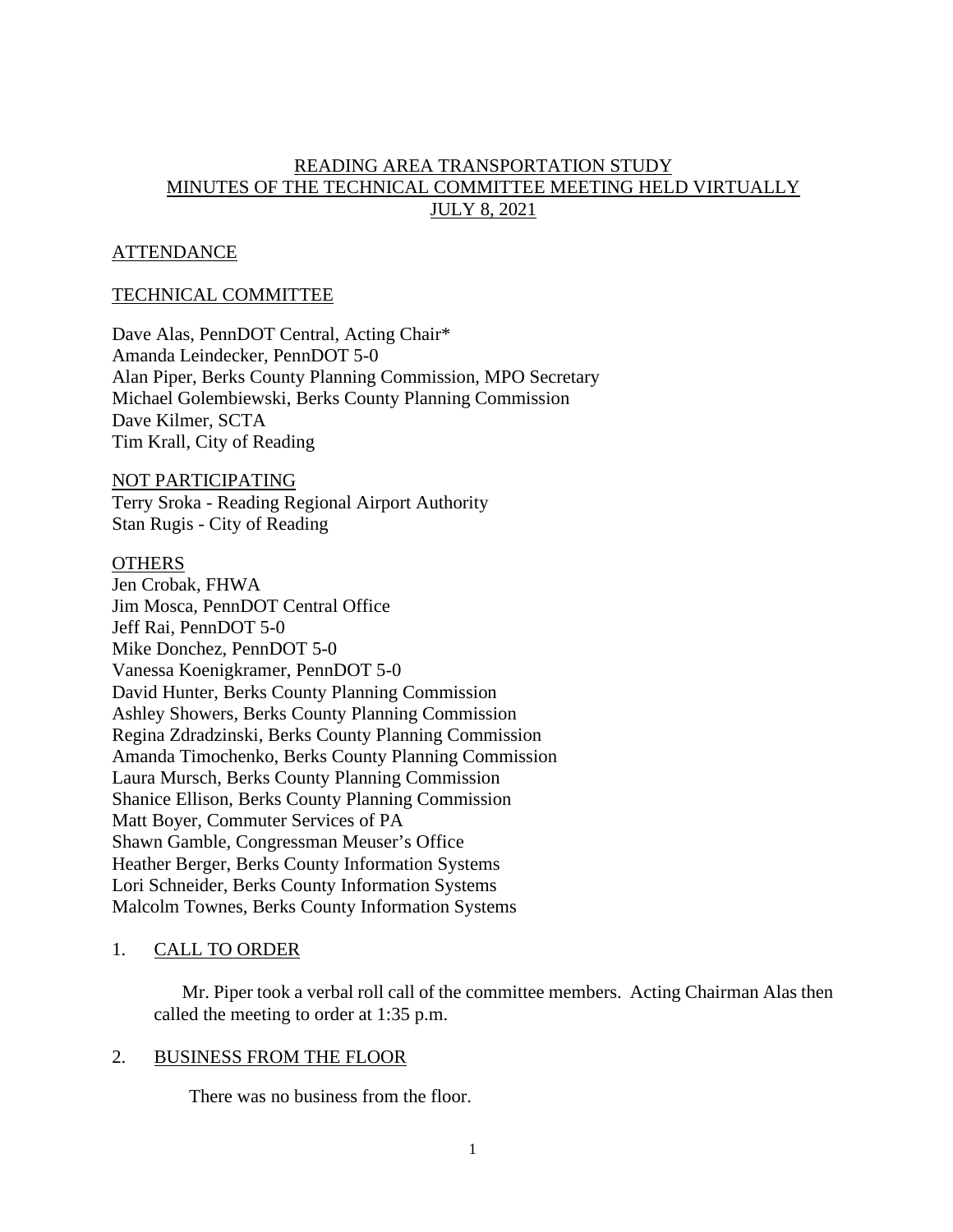Mr. Golembiewski stated that there are 4 people on YouTube and there are no emails.

# 3. REVIEW/RECOMMENDATION ON MINUTES FROM TECHNICAL COMMITTEE OF MAY 6, 2021

 Acting Chairman Alas asked for a motion to approve the minutes from the Technical Committee meeting of May 6, 2021.

MOTION: Mr. Kilmer made a motion to approve the minutes from the Technical Committee meeting of May 6, 2021. Mr. Golembiewski seconded the motion and it passed unanimously.

# 4. PENNDOT REQUESTED AMENDMENTS/MODIFICATIONS TO FFY 2021-2024 TIP

Mr. Donchez gave an update on PennDOT's requested Amendments/Modifications to FFY 2021-2024 TIP from April 24, 2021- to July 2, 2021.

- There were 5 Administrative Actions– each of these involve shifting funding among existing projects to reflect current needs. Administrative Action #3 (Stony Run Valley Road over Maiden Creek) has a scope change from a superstructure replacement to a complete bridge replacement.
- There were no Amendments.

Mr. Krall said that he sees quite a bit of funds in Administrative Action #2 being transferred from the SR 2006 Chestnut Street project out of the construction phase and into the preliminary engineering phase on the SR 3024 project. Mr. Donchez said those funds were converted off the 2019 TIP prior to the expiration of it. The Chestnut Street project is not defunded.

# 5. SCTA REQUESTED MODIFICATIONS TO FFY 2021-2024 TIP

Mr. Kilmer stated that the Administrative Actions reflect what projects will be done this year. The TIP is often developed before the total funding amount is known. When the budget it completed and we know our total funding amount, we must reflect, after the fact, what funding we are actually getting and show how each project will be funded. These are all Administrative Actions and require no action.

# 6. REVIEW/RECOMMENDATION ON FTA COMPLIANT DRAFT TITLE VI PROGRAM

Mr. Golembiewski stated that, at the May 6, 2021 meeting, an action was taken by the committee to forward the Draft Title VI Program to the Coordinating Committee with a recommendation to adopt, subject to no adverse comments from FTA or PennDOT's Bureau of Equal Opportunity (BEO). Both entities got back to the MPO the day before the Coordinating Committee meeting. FTA had no adverse comments and were satisfied that it met all their requirements. They considered the Corrective Action from the Planning Certification Review as closed.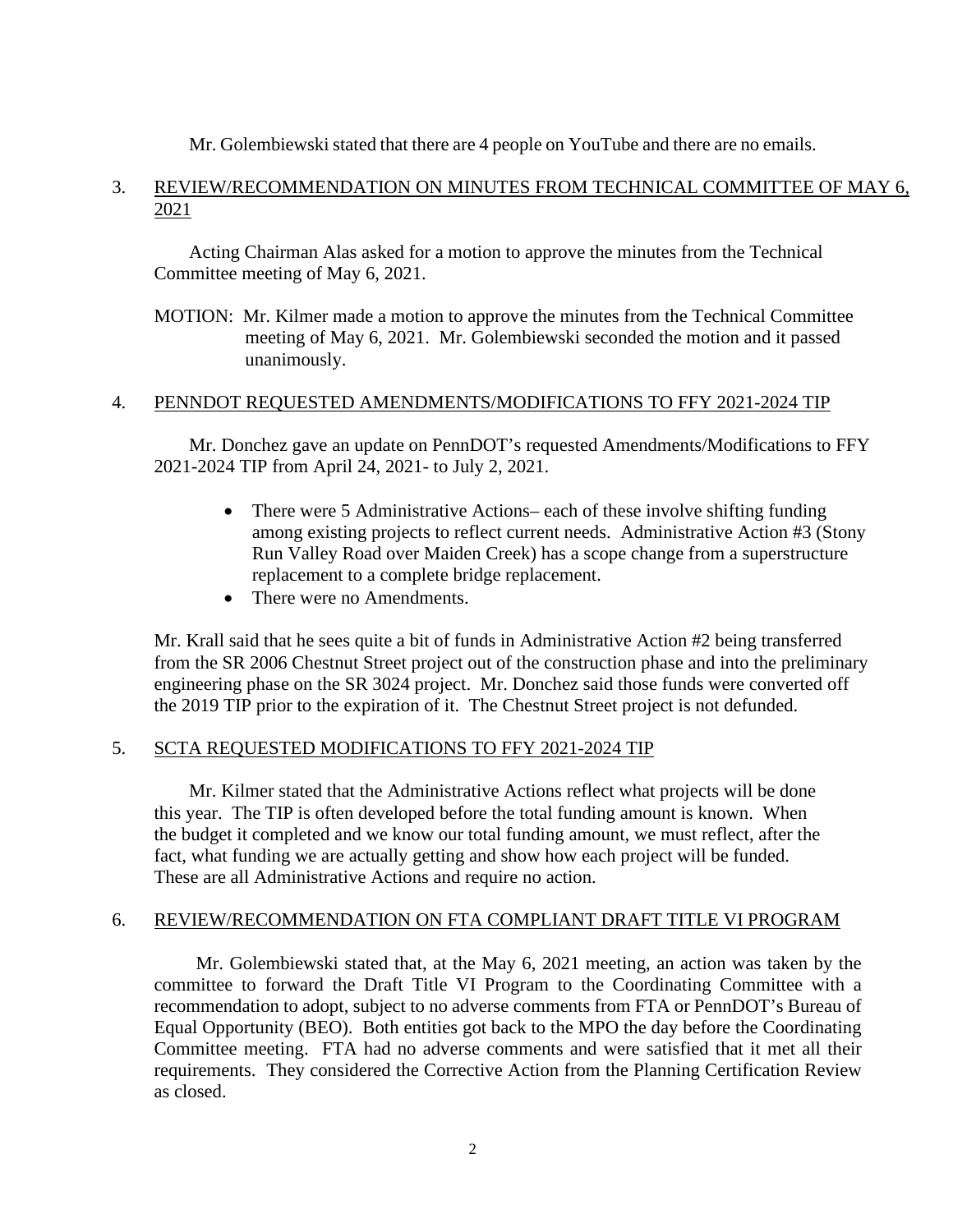PennDOT's BEO staff mostly had minor comments throughout the document. However, one comment was considered significant. Our current Title VI Notice to the Public contains references to several protected classes. Title VI only addresses race and national origin. FHWA and FTA have both changed their stances since the previous Notice to the Public was developed. The recommendation was made from PennDOT that we have a separate Title VI notice to address race and national origin and another overall notice to address all nondiscrimination.

Mr. Golembiewski stated that, included in the Draft Title VI program is a formal Title VI Notice to the Public that only addresses the Title VI protected classes which are race, color, and national origin. This notice will be posted in our office, links to the policy will be available on our website, and the notice will be included in any documents going forward that the MPO adopts. With this in place, a recommendation is needed from this board to forward this Draft Title VI Program to the Coordinating Committee with a recommendation to adopt.

Mr. Piper stated that, in terms of the changes and what we looked at the last time, the only real difference is that we have broken out the nondiscrimination notice. Mr. Golembiewski confirmed that everything else remains the same.

MOTION: Mr. Piper made a motion to recommend forwarding the Draft Title VI Program to the Coordinating Committee for adoption. Mr. Kilmer seconded the motion and it passed unanimously.

# 7. REVIEW/RECOMMENDATION ON DRAFT READING MPO NON-DISCRIMINATION **POLICY**

Mr. Golembiewski stated that all those protected classes covered under the various Federal statutes and laws that we need to address have been included into this policy. The classes include race, color, national origin, income, gender, gender identity, age, religious preference, creed, and disability.

Mr. Krall asked Mr. Golembiewski how these policies are applied. Mr. Golembiewski stated that we, as a recipient of federal funding, by law cannot discriminate in any way. These policies apply to the RATS MPO. This means that: 1) we cannot discriminate; 2) if someone has a complaint about a discrimination, this lays out the framework for properly filing and reporting it; 3) the time frame involved; 4) the correct forms to use; and, 5) what the follow-up actions are. Mr. Piper said the difference is that the Title VI policy and procedure is adopted and only applies to the two categories required under Title VI. The Nondiscrimination policy is an umbrella that covers everyone else.

Mr. Golembiewski stated that the Title VI Program is a requirement of FTA. The overall Nondiscrimination Policy is a requirement under FHWA and the USDOT.

MOTION: Mr. Piper made a motion to forward this Nondiscrimination Policy to the Coordinating Committee for adoption. Mr. Kilmer seconded the motion and it passed unanimously.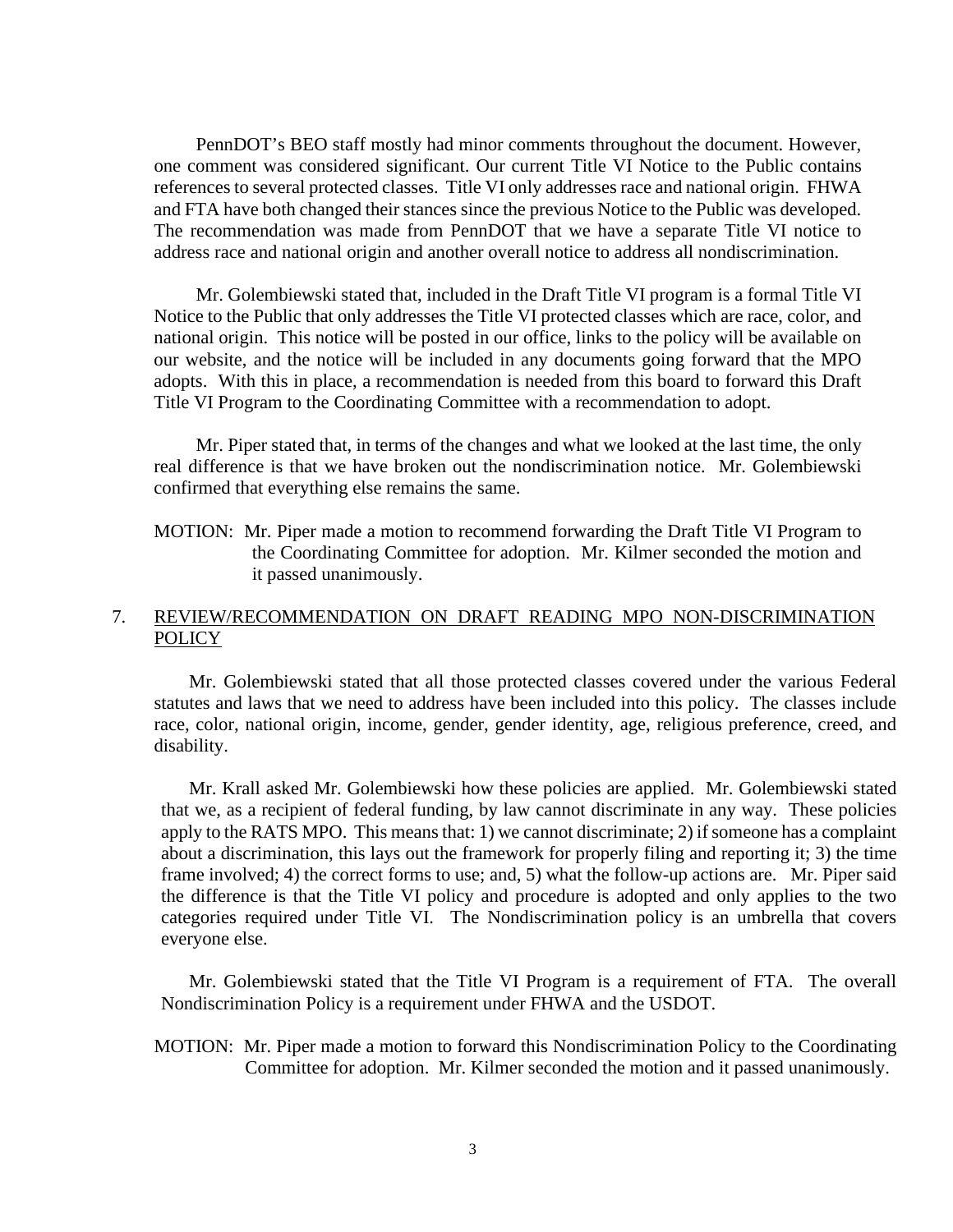#### 8. UPDATE ON RATS PARTICIPATION IN REGIONAL FREIGHT PLAN

 Mr. Piper stated that the RATS MPO has joined with the Lebanon, Lehigh Valley, Lackawanna/Luzerne and NEPA MPOs to put together a proposal to PennDOT for supplemental funding to hire a consultant to prepare a regional freight plan. This regional freight plan would build on the findings of the state's plan and their LRTP, and then further address specifics within the region in finer detail. The proposal was put together and was submitted to PennDOT last week. PennDOT has agreed to fund the work item. The work item itself will be on the Lehigh Valley MPO's work program as an administrative location. There is a meeting scheduled next week to begin working on the detailed scope of work to hire a consultant to move forward with the project.

The total amount of the project is \$280,000 from PennDOT to be matched with \$70,000 from the MPOs for a total project cost of \$350,000. The project is expected to take 18-24 months to be completed.

The goal is to put together the scope of work, advertise to hire a consultant, and move forward. Mr. Piper said the \$70,000 match is shared between the five MPOs. Berks County's share is just over \$13,000. The Board of Commissioners has already endorsed it and has agreed to provide that funding as a county match should PennDOT give us the full amount.

Mr. Piper stated that the group will need to finalize formal agreements with the county and all the other MPOs involved.

# 9. UPDATE ON FFY 2023 TRANSPORTATION IMPROVEMENT PLAN DEVELOPMENT PROCESS

Mr. Piper said there are several different items related to the process that have begun. They are:

• STC Survey Results - It was mentioned in March 2021 that the State Transportation Commission kicked off the Twelve -Year Program Update by conducting a survey and holding an on-line public meeting. As part of that survey, participants had the opportunity to make specific recommendations for projects anywhere in the state. The STC compiled the results into two types of brochures: one provided results at the statewide level and the other provided results for individual MPOs. There were 153 recommendations listed in Berks County. Out of the 153 recommendations, the mapping process identified 62 of them that were considered already addressed based on projects we have incorporated into the TIP. Most of the projects recommended related to roadway issues, 6 were related to bridge, 6 related to bike and walking, 3 to transit and 4 to what recommenders identify as freight.

There were 3l3 surveys from Berks County and respondents were roughly 50% male, 45% female and 2% preferred not to answer. The average age was approximately in the 55-64 category. The main modes of transportation in order were as follows: 1) driving alone; 2) walking; and 3) aviation. Priorities were ranked as follows: 1) roadway pavement; 2) traffic flow; 3) bridges; 4) interstate highways; 5) passenger rail; 6) freight; 7) walking; 8) transit; 9) bicycling; and 10) aviation.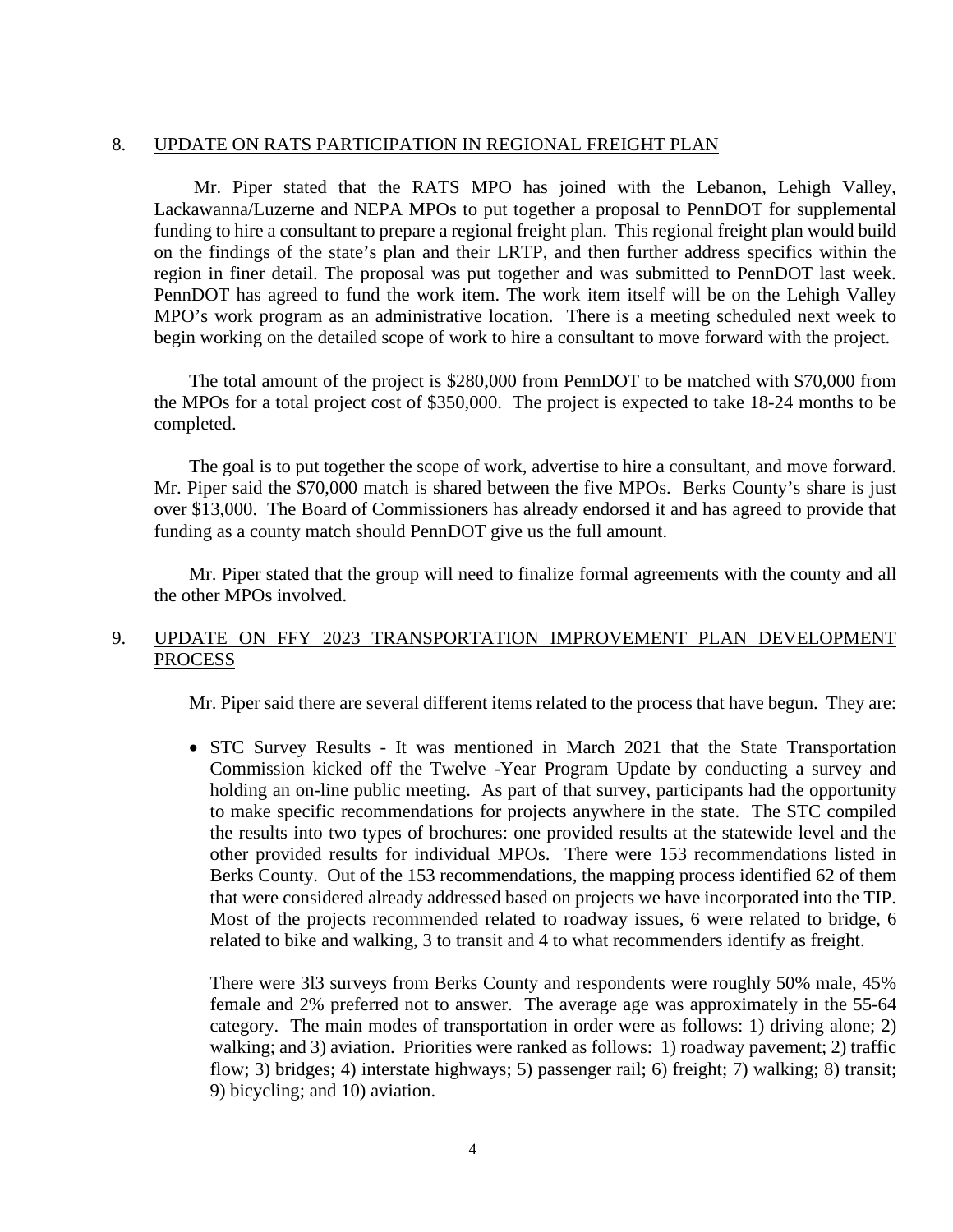All of these comments are used in our development of the LRTP and the TIP. The responses were reviewed, and the results were broken out project-specific by municipalities.

- General and Procedural Guidance The Draft Pennsylvania's 2023 Transportation Program General and Procedural Guidance document is now available. It identifies how an entire TIP should be put together and identifies what must be included in a TIP.
- Financial Guidance In 2023, the update fully implements the phase-ins to apply performance-based planning and programming and life cycle costs across all 4 years of the program. In the FFY 2021 TIP, the first two years, FY 2021 - 2022, were based on the old scenario. Performance-based planning and programming and life cycle costs are now based on this new guidance.

Additionally, the enhanced Interstate Program is still being carried forward. The decision was to move \$50 million a year out of the National Highway Fund and into the Interstate Program until the point it reached \$1 billion. So, an additional \$50 million a year will get shifted over to the Interstate Program through FFY 2028. That had an impact on several programs.

Because there is no new federal legislation, all federal funds are assumed to be flat across all years of the program. State revenues are projected to drop by \$152 million. While there is discussion at the state and federal levels on new legislation, none of that is approved at this time, so the Financial Guidance that is being developed does not reflect any estimates for what may come out of that. With the funds being flat, we are in the range of \$1.7 billion in federal funds and another \$760 million in state funds for a total of \$2.5 billion to be allocated across all the programs per year.

The different programs are formula driven. All of the information that gets fed into those formulas are updated for this Financial Guidance update which include: 20l9 Vehicle Miles Traveled (VMT), 2019 lane miles, Truck VMT, Bridge and Pavement Asset Management Factor (which helps gauge level of need for basic maintenance), bridge deck area and crash data which focuses mainly on fatalities and serious injuries.

The National Highway Performance Program is calculated 40% towards bridges and 60% towards highways. The bridge money is calculated by 75% deck area of all bridges in the area and 25% based on the bridge Asset Management Factor. Highway funding is calculated by 25% lane miles, 25% VMT, 25% truck VMT and 25% based on Pavement Asset Management Factor. The Interstate Program grows by \$50 million each year beginning in 2021. This means that in 2021, the shift to the Interstate Program was \$50 million, in 2022 it was \$100 million, and will continue at that additional \$50 million growth rate per year until it reaches \$1 billion.

The Surface Transportation Block Grant Program is based on 40% bridges and 60% highway. The data for the National Highway Performance Program (NHPP) only relates to roadways and bridges on the National Highway System (NHS). The STP bridge funding relates to the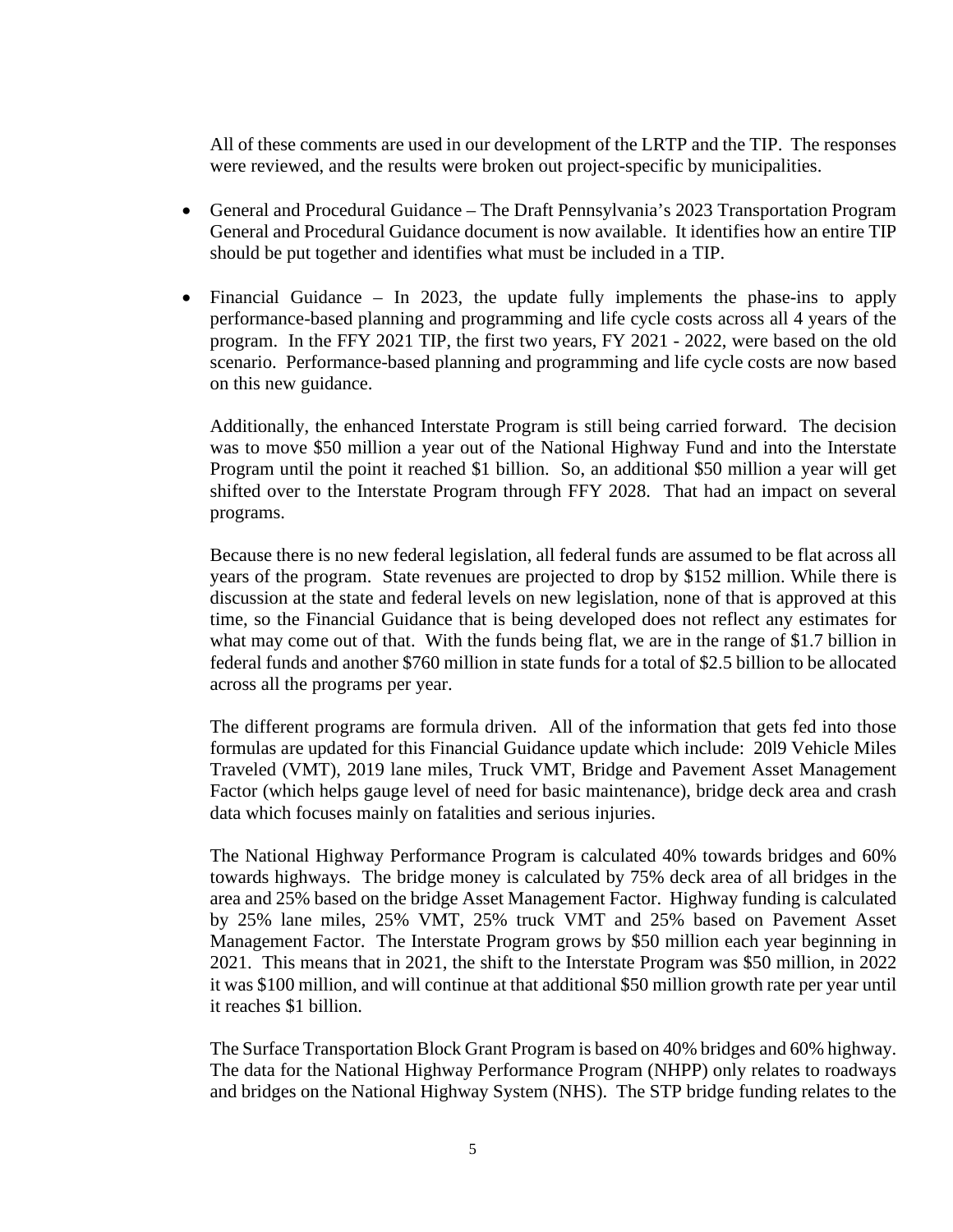deck area of all bridges, while the highway portion is based on 50% lane miles, 25% VMT and 25% trucks. There is also STP Set-Aside for urban areas and one for off-system bridges based on deck area. There is local and statewide Transportation Alternatives Program (TAP) funding, which are distributed to large areas based on a formula and the remainder is retained for statewide distribution. State highway dollars are allocated based on 25% VMT, 25% truck VMT, 50% lane miles and state bridge funds are related to the proportionate value of deck area for all bridges.

Highway Safety Improvement Program funding is allocated by formula. There is a minimum of \$500,000 that goes to each planning region. \$35 million is retained statewide and the balance of dollars are allocated based on a 39:1 share of fatal and injury crashes vs. property damages only. The more fatal and serious injury crashes in a region, the higher the percentage of safety funding would be received.

As in the past, all National Highway Freight Program funding is being retained for statewide distribution to the Interstate System. All that money is going into the Interstate Program. The Highway Rail Grade Crossing Program is also being administered statewide as opposed to doling out small bits of money to the various regions.

CMAQ funds are based on population and a multiplier used based on air quality conformity classification as non-attainment or maintenance. Only certain areas are eligible to receive CMAQ funding. Berks County is one area that is eligible.

Federal funding is assumed for public transit funds and will be flat again based on the FAST Act. State funding will be based on the annual budgeting process. When the Turnpike contribution is terminated in FFY 2023, it is assumed funding will be picked up by a vehicle sales tax. There will be flat revenues on that side, as well.

Mr. Piper said that by reviewing the preliminary budget numbers that are available in the Financial Guidance Document, it shows all the dollars that are available by going through the formulas. It shows tables breaking out the dollars available and how the dollars break out to each of the MPOs. The areas on a population-based formula at the federal level have remained unchanged. Highway safety and CMAQ money increased slightly. TAP money was flat. Surface Transportation Urban (STU) funding, which is based on population, stayed flat.

Because of the update in the data that goes into the formulas, there are further reductions than what were anticipated in the NHPP funding. The range was from 4.5%-17% of anticipated changes in NHPP funding. There were minor changes in Surface Transportation Program (STP) funding. State dollars flatten out and we are still losing in that phase. State bridges are losing approximately l5% a year. Over the course of the l2 years that would be covered by this program update, \$23 million would be lost based on the prior program. It is 4.7% per year lower in the aggregate over what was looked at.

There will be problems with project costs that will be growing at a rate of 3% or more against a budget that is dropping at nearly 5% per year. All of the MPOs met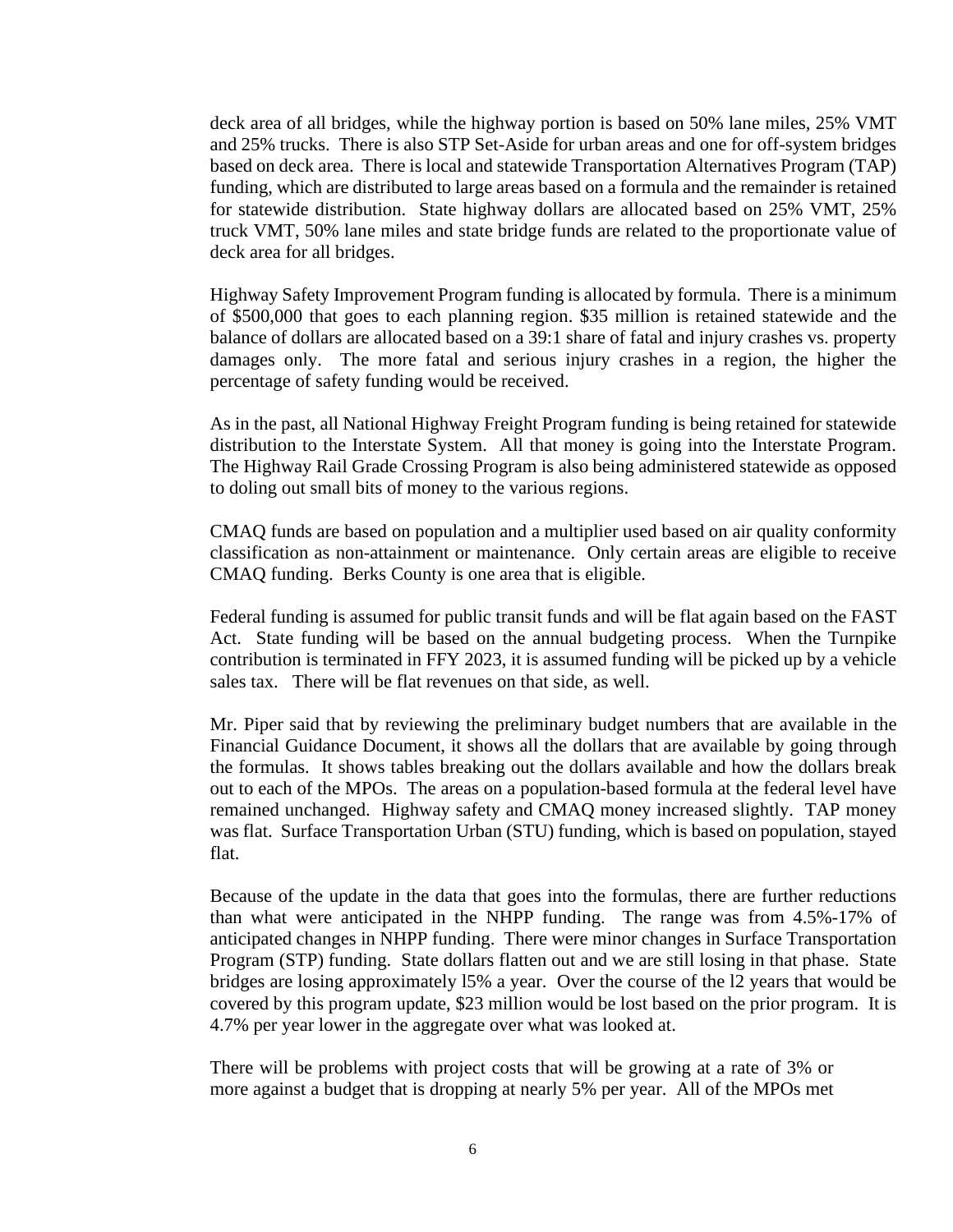on June 29, 2021 to review both the General and Procedural Guidance and the Financial Guidance. There was consensus to approve them and final documentation of both should be issued within the next few weeks.

#### 10. UPDATE ON NEW TRANSPORTATION ALTERNATIVES PROGRAM FUNDING CYCLE

Mr. Piper stated that the new TAP cycle is now open. It opened on June 1, 2021 and goes through mid-October. The procedures for this program have changed significantly for people that are involved in filling in applications. He advised people to go to the PennDOT web page that describes the procedures. Notices were sent out at the beginning of the process. Reminders were also sent out. Applicants need to register in order to submit their program.

 As of now, the process will require submission of both a preliminary application and a final application. Preliminary applications are due in mid-August and will be reviewed by the MPOs and the Districts. Applicants will have an opportunity to make any adjustments to make applications better prior to the submission of the final application in October. If the preliminary application is not submitted on time, a final application cannot be submitted.

Mr. Krall asked what action this committee has to take before the final application is submitted. Mr. Piper stated in regard to the preliminary applications, the committee does not have a roll until the final projects are submitted. The preliminary review process would consist of District staff and MPO staff meeting with each applicant to make sure their proposal is consistent with the program. Once the final applications are submitted and reviewed, this committee would rank the projects submitted locally to see how those projects would fit with the dollars available coming from our TIP (\$280,000) and the \$18 million available statewide. and then the committee would rank them.

#### 11. PENNDOT UPDATE ON TASA/MTF AND HIGHWAY PROJECTS

Mr. Piper said that TASA information was sent out last month and gave an update on those projects. Ms. Leindecker said that if anyone has questions on the TASA projects, please reach out to the District.

Mr. Piper said that there are issues related to the Schuylkill River Trail project but it is still listed with a September let date. Mr. Krall said it was changed recently to February 2022. The ROW was concurred, and the quiet title information was received. It received clearance, is moving into Final Engineering and a let schedule is being prepared.

Mr. Rai stated that the projects would be updated soon and would be reviewed at the quarterly meeting.

Ms. Leindecker gave an update on the Highway projects.

Mr. Piper said there will be a public meeting related to the SR 222-28 M Widening project between Maidencreek Township and the Kutztown Bypass later this year.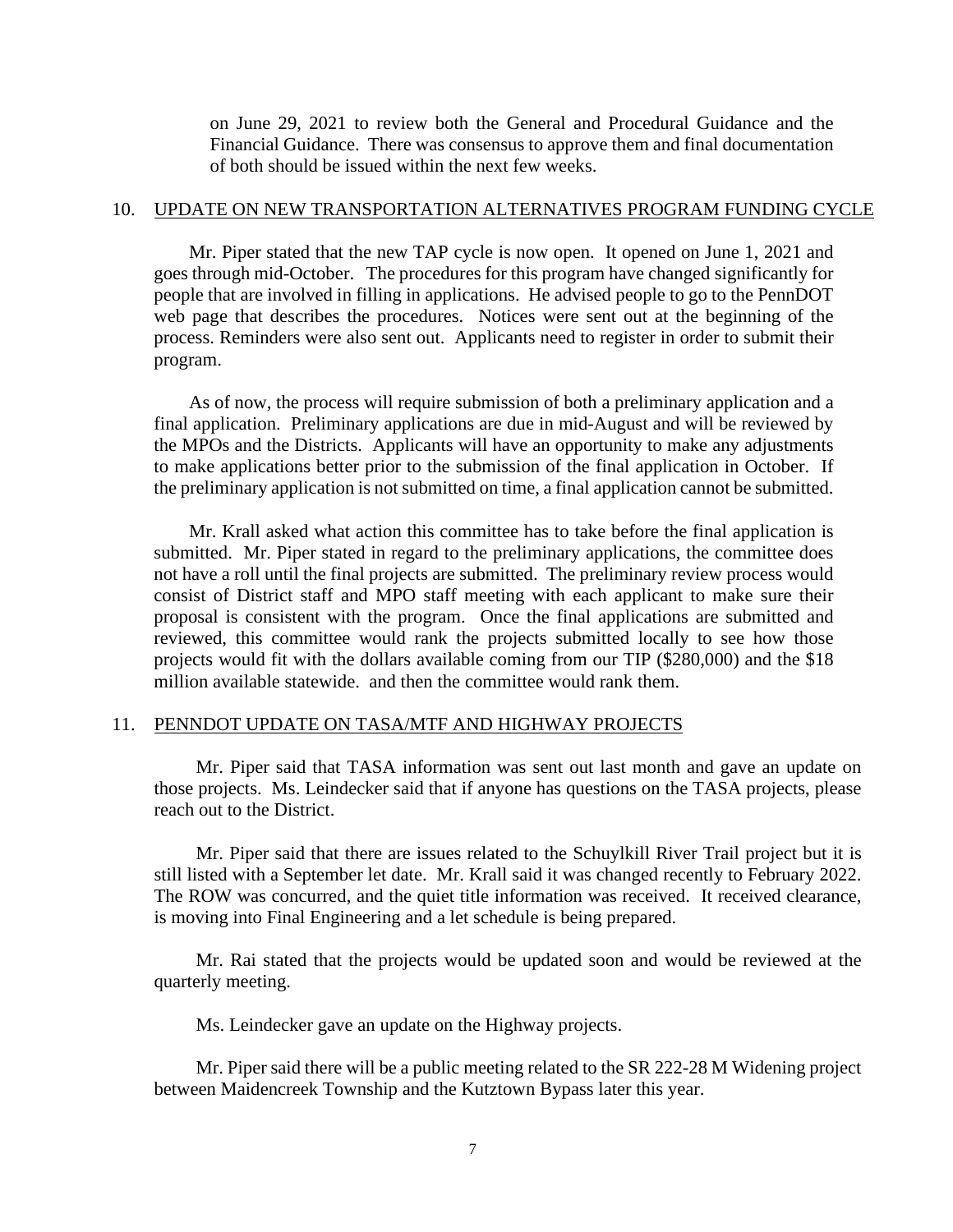#### 12. COMMUTER SERVICES UPDATE

Mr. Boyer stated that companies are opening back up. Commuter Services outreach staff are traveling around again and engaging with employers with whom previously only virtual things were done with. Over the past few weeks, the Battle of the Staffing Agencies took place.

The monthly employment transportation coordinator messaging sessions with individuals used as contacts for businesses are occurring. Some of the employers in Berks County that staff has met with or dealt with within the past 30 days are: Boscov's, EDSI in Berks, Gage Personnel, Albright College, Sweet Street Deserts, Godiva Chocolate, and Bellco Federal Credit Union.

Mr. Boyer stated that Commuter Services wrapped up a regional Bike Share initiative this past month. This was to try to find a replacement for Zagster. They received a response from Tandem. Wyomissing Borough as well as Tower Health were involved. There was a lot of information sharing between boroughs, townships, municipalities, and counties to make sure there is a bike share available to their residents and employees.

#### 13. DISCUSSION OF DRAFT READING MPO BYLAWS UPDATE

Mr. Piper stated that the last time the bylaws were updated was in 2010. A preliminary update was prepared which primarily consisted of adding language pertaining to online or virtual meetings, addressing issues related to the absences of a chair person, and adding language related to some of the non-discrimination factors.

This information will be shared with the Coordinating Committee and we will ask them for any comments as well. This will be brought back at the September meeting to both committees for final approval.

Mr. Kilmer recommended changing BARTA to SCTA since SCTA is the designated recipient for the RATS area. Mr. Piper agreed. Any recommended changes will be made between now and the next meeting.

# 14. OTHER BUSINESS

• Mr. Piper stated we are at the mid-point of our 2-year UPWP. Year 2 will be modified to reflect any carryover dollars that were unspent in the first year as well as revising anticipated work that is either to be added to this program or to be carried over. This should be done shortly once the  $4<sup>th</sup>$  Quarter Invoice is completed. We are looking to bring this back to the September meeting.

Guidance was received on the next UPWP for FFY 2022-2024. This needs to be approved by next spring. Coordination will begin shortly and a preliminary UPWP will be ready for discussion with our federal and state partners by November 1, 2021